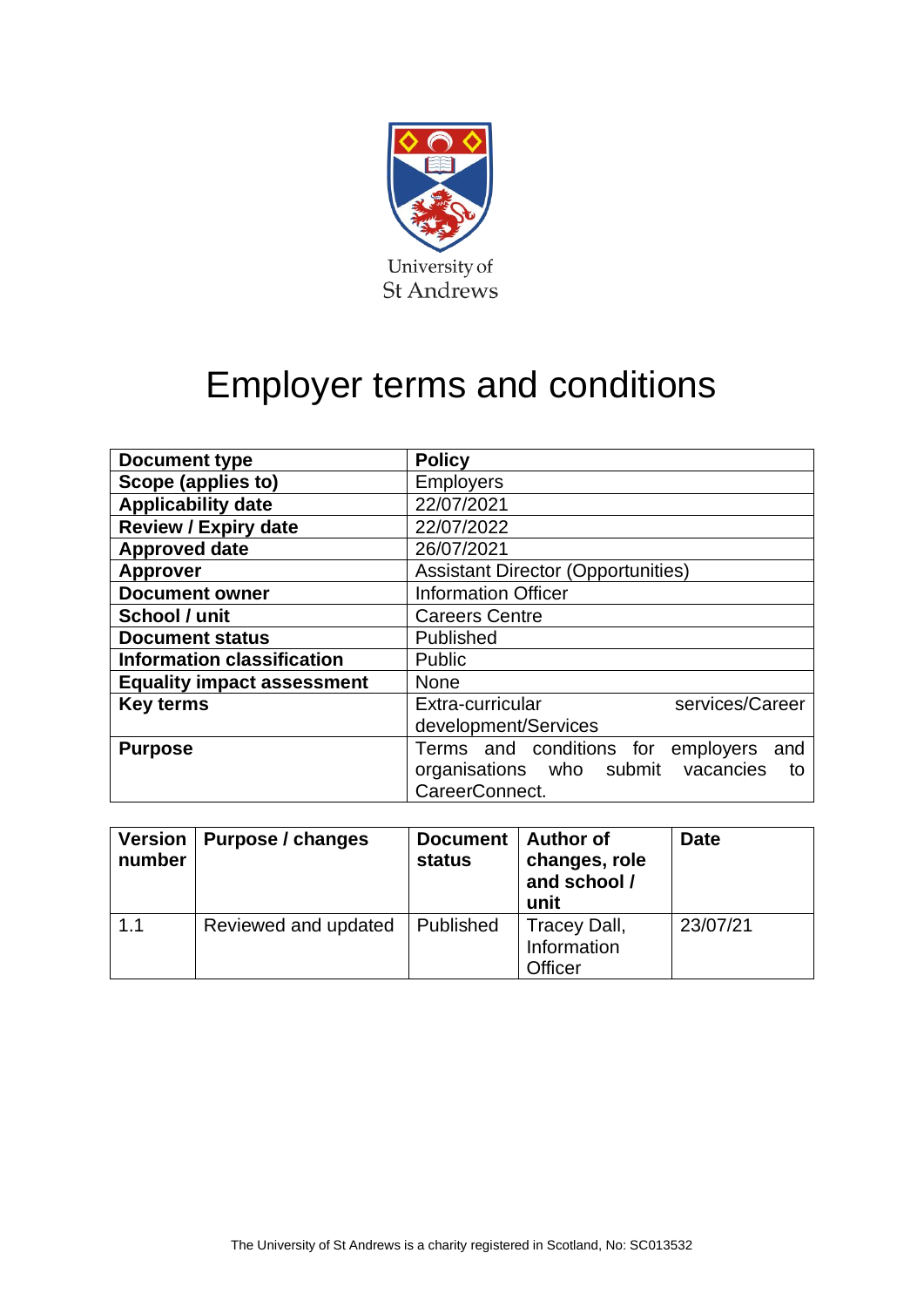## **Values**

The Careers Centre is committed to:

- adhering to the highest professional standards, especially through our commitment to the policies, codes, and practices of our professional association AGCAS.
- providing a supportive and welcoming environment for all its users.
- treating users of the service and each other with fairness, respect, and consideration.
- providing client-focused, impartial, objective, transparent and confidential careers education, information, and guidance.
- promoting equality of opportunity.
- fostering innovation and continuous improvement in the range and quality of the services we provide.
- seeking customer feedback on the range and quality of the services we provide.
- pursuing excellence in all that we do.
- promoting enjoyment at work.

By registering on CareerConnect at the University of St Andrews you are agreeing to these terms and conditions and allowing us to share the information you have provided with matriculated students, graduates, and University staff.

You are responsible for ensuring that the information you provide is up-to-date, accurate, relevant, and not misleading in any respect, and in doing so have met your legal obligations. This includes ensuring that any job/s advertised or promoted are non-discriminatory and comply with relevant employment, equality and other applicable legislation, including that relating to the National Minimum Wage.

Legislation guidance for the UK can be found as follows:

- [UK employment legislation](https://www.gov.uk/browse/employing-people)
- [Equality Act 2010](https://www.equalityhumanrights.com/en/equality-act)
- [Data Protection Act 2018](https://www.gov.uk/government/collections/data-protection-act-2018)
- [General Data Protection Regulation \(GDPR\)](https://www.gov.uk/government/publications/guide-to-the-general-data-protection-regulation)

## *(this is a non-exhaustive list of applicable legislation)*

For international opportunities, recruiters are responsible for ensuring any vacancy complies with employment law (including any national minimum wage requirements) in the relevant jurisdiction.

We will respond to and process all service bookings or job advertisement requests within 3 working days in normal circumstances. We reserve the right to edit your text in order to maximise impact. However, we do not guarantee that CareerConnect, or any content on it, will be free from errors or omissions. We reserve the right to refuse these services at our discretion, and to alter these terms of service at any time.

We have a responsibility to our students which means that we are unable to advertise or promote:

- Unpaid internships or work experience except those offered by a charity as a voluntary worker position.
- Adverts or promotions from Recruitment Agencies that do not include a named employer, and specific job details and the salary offered in any job advertisement.
- Commission only jobs.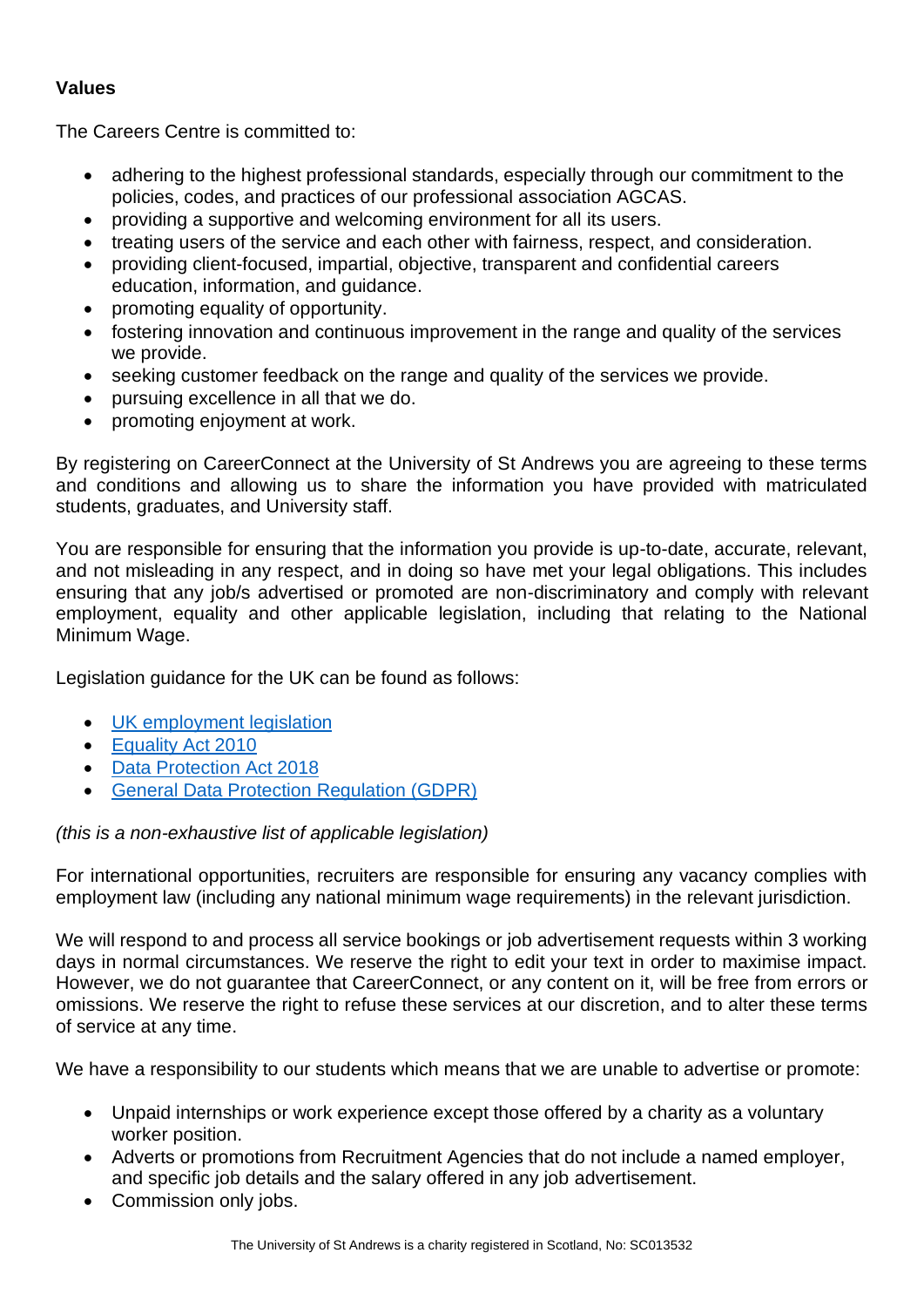- Jobs for current students that require a commitment of more than 15 hours per week during semester.
- Jobs, placements or other opportunities that we deem to be inappropriate or unsuitable for promotion to our students and graduates.

Advertisements must not:

- Contain any material which is defamatory of any person.
- Contain any material which is obscene, offensive, hateful or inflammatory.
- Infringe any copyright, database right or trade mark of any other person.
- Be likely to deceive any person.
- Be made in breach of any legal duty owed to a third party, such as a contractual duty or a duty of confidence.
- Be used to impersonate any person, or to misrepresent your identity or affiliation with any person.

To the extent permitted by law, we exclude all conditions, warranties, representations or other terms which may apply to CareerConnect or any content on it, whether express or implied and will not be liable to any user for any loss or damage arising under or in connection with the use of, or inability to use, CareerConnect or the use of or reliance on any content displayed on CareerConnect.

We do not guarantee that access to CareerConnect, or any content on it, will always be available or be uninterrupted. Access is permitted on a temporary basis. We may suspend, withdraw, discontinue, or change all or any part of CareerConnect without notice. We will not be liable to you if for any reason CareerConnect is unavailable at any time or for any period.

We will determine, in our discretion, whether there has been a breach of these Employer Terms and Conditions through your use of CareerConnect. When a breach of these Employer Terms and Conditions has occurred, we may take such action as we deem appropriate, which may include, without limitation, immediate, temporary, or permanent removal of any advertisement from CareerConnect.

Please note that these terms and conditions also apply to vacancies which are posted to CareerConnect via the vacancy sharing mechanism TARGETConnectLink. The University of St Andrews also scrutinises each vacancy posted through TARGETConnectLink prior to approval or rejection.

These terms and conditions and all disputes or claims arising out of or in connection with it or its subject matter (including non-contractual disputes or claims) shall be governed by and construed in accordance with the laws of Scotland. The Parties hereby irrevocably agree that the Scottish courts shall have exclusive jurisdiction to settle all disputes or claims that arise out of or in connection with these terms and conditions or its subject matter (including non-contractual disputes or claims).